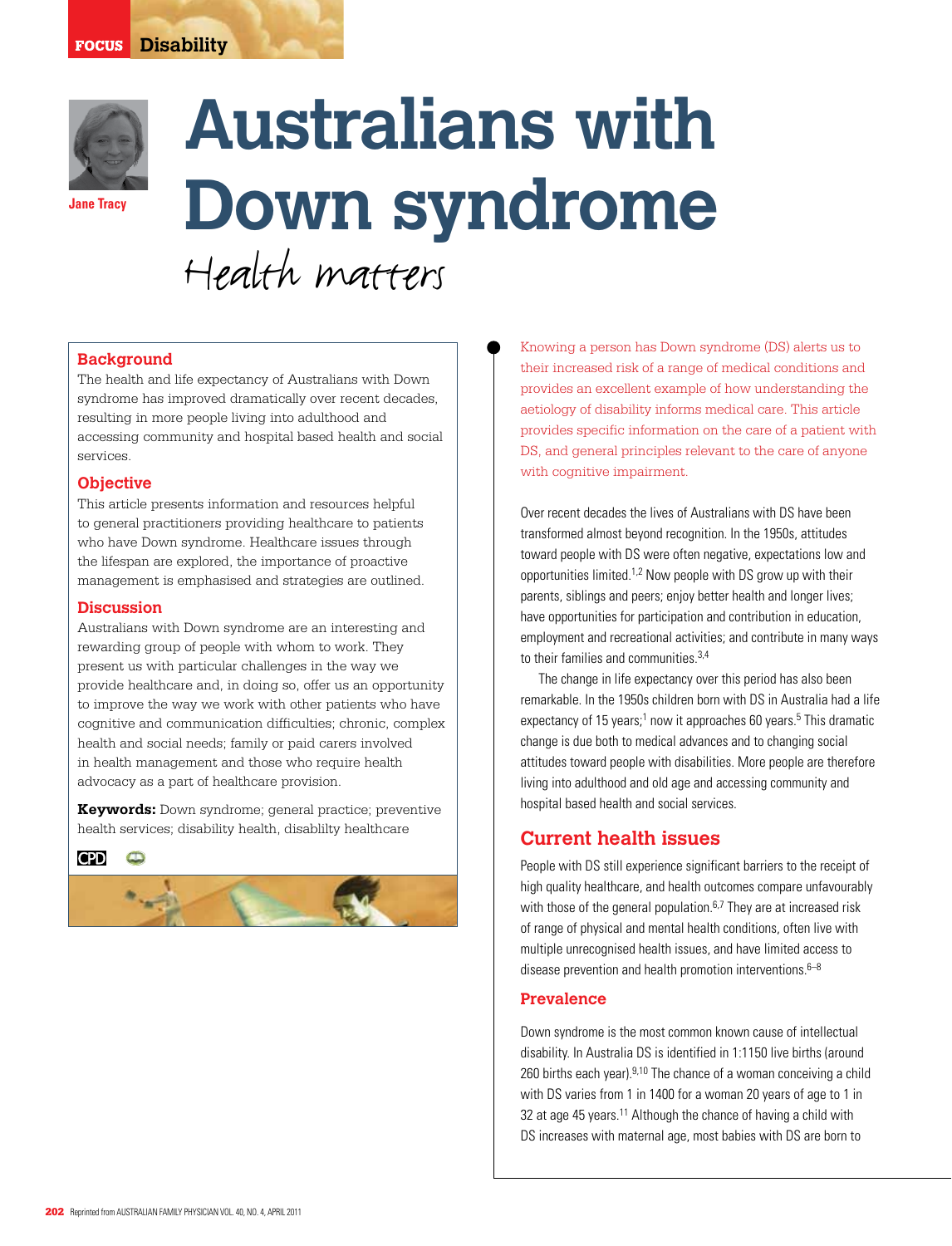

mothers less than 35 years as this is the most fertile age group. The prevalence of people with DS in our community has increased over recent decades due to the dramatic increase in life expectancy.5

# **Diagnosis**

The diagnosis of DS may be made before or soon after birth. Many Australian women are routinely offered prenatal screening; guidelines for pretest counselling are readily available.12 Testing includes nuchal translucency and biochemistry in the first trimester; and triple/ quadruple testing in the second. When screening indicates a high risk of the fetus having DS, a diagnostic test (chorionic villi sampling [CVS] or amniocentesis) is offered.<sup>12</sup>

Antenatal screening raises many ethical issues.<sup>3</sup> If trisomy 21 is identified antenatally, the parents must decide whether to continue with the pregnancy. This decision is influenced by many factors relating to the parents, family circumstances, socio-cultural environment, professional advice – as well as the child's likely pattern of abilities and disabilities. When the diagnosis of DS is made after birth, the parents' experience is also stressful and they may fear what the future will bring. Life, however, often unfolds in ways very different from those imagined: view Novita Services'<sup>4</sup> online video of a mother describing her experiences of diagnosis and beyond.

## **Genetics of Down syndrome**

Down syndrome usually (95%) results from nondisjunction of chromosome 21 leading to the embryo having trisomy 21. Rarer causes are translocation (3–4%) and mosaicism (1–2%).11,13 Most instances of DS are not hereditary, however occasionally one parent has a balanced genetic translocation resulting in an embryo with DS. If translocation is identified, parental karyotype is important in genetic counselling.

## **Characteristics of Down syndrome**

People with DS usually have readily recognisable characteristic facial features and assumptions about their abilities and potential are often made on that basis alone. In fact, people with DS are as different from each other as any other group in the community, and have physical and personality features that reflect their individuality, life experience and family, as well as their DS.

Everyone with DS has some degree of cognitive impairment and learning difficulty, although the degree varies from mild to profound. Many other features reflect the pervasive effect of trisomy 21 on body organs (Table 1). An individual may have few or many associated conditions; no-one has them all!<sup>6,8,14,16</sup>

# **The provision of healthcare**

People with DS tend to have lifelong complex health and social issues and require the contribution of health professionals from a range of disciplines to monitor health status, address current issues, and plan for future needs. The general practitioner plays a central role in referral and coordinating the work of this multidisciplinary team and monitoring the health and wellbeing of both the patient and their family.

When providing healthcare to people with DS, consider current and future health issues with these questions in mind:

- What health issues would I consider for any patient of this age and gender?
- What particular health issues should I consider for someone with DS of this age and gender?

## **Children**

Children with DS, like all children, require optimal health to play and learn. In early life, medical care focuses on the identification and management of congenital anomalies and monitoring common conditions (Table 2). Medical care is usually provided by the GP in collaboration with a paediatrician. Most children with DS go to mainstream schools, and the family, GP and school need to work together to ensure adequate support for the child. Mixing with peers promotes social and language development and other children benefit from the opportunity to understand and appreciate individual differences and contributions.

# **Adolescents**

Adolescents with DS (Table 3) face many of the same pubertal and social issues as other teenagers, although they tend to do so at a later chronological age. Issues of puberty and sexuality need careful attention and management strategies will depend on the abilities and degree of independence of the young person and their social supports and circumstances. Where appropriate, the adolescent should be encouraged to spend part of the consultation alone with the GP to provide an opportunity to discuss personal issues and build a sense of autonomy and responsibility with respect to their healthcare.

## **Adults**

Adults with DS (*Table 4*) rely on their GP to monitor their health and wellbeing. Knowledge of conditions occurring more commonly in people with DS informs assessment, investigation and management. Many adults develop sensory impairments that compound their disabilities and undermine their ability to interact with others, learn, study, work and enjoy their environment and experiences.

Annual health assessments (MBS Items 705, 707) provide the opportunity to identify health issues and address disease prevention and health promotion. Assessment includes medication review, preventive health, detection of comorbidities and risk factors, and management of active health issues. Findings prompt investigation, referral, and potentially, GP Management Plan/Team Care Arrangements.

# **Communication and behaviour**

It is important to always include the person with DS in the consultation conversation, both verbally and nonverbally. Inclusion is courteous, builds rapport and encourages cooperation. The patient and their accompanying family or paid carer will 'pick up' on the respect and care conveyed. Simple strategies employed by the GP can greatly improve communication.14,15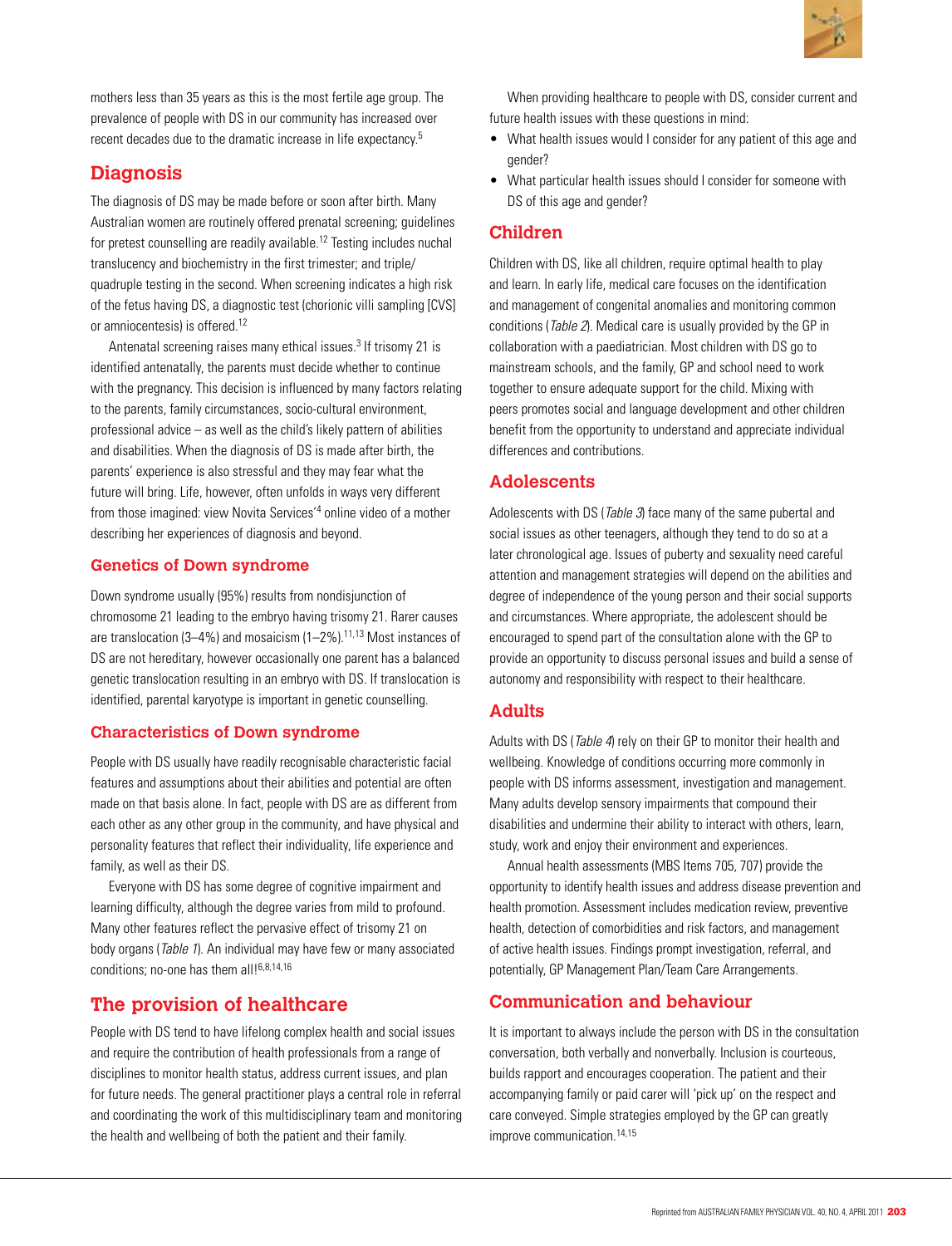

| Table 1. Implications of trisomy 21 for body systems |                                                                                                                                                                                                                |
|------------------------------------------------------|----------------------------------------------------------------------------------------------------------------------------------------------------------------------------------------------------------------|
| Organ/system<br>affected                             | <b>Resulting conditions</b>                                                                                                                                                                                    |
| Heart                                                | • Congenital heart disease (50% neonates)                                                                                                                                                                      |
|                                                      | • Mitral valve prolapse (50% adults)                                                                                                                                                                           |
| Gastrointestinal<br>$\text{tract}(\text{GI})$        | • Congenital GI anomalies (12%) including: oesophageal or duodenal web/atresia, tracheoesophageal<br>fistula, pyloric stenosis, Meckel diverticulum, imperforate anus, Hirschsprung disease (1%)               |
|                                                      | • Chronic constipation: relates to hypotonia, diet, exercise                                                                                                                                                   |
|                                                      | • GORD (common): relates to congenital GI dysmotility, hypotonia, weight, acquired dysmotility in<br>Alzheimer disease (AD), Helicobacter pylori infection                                                     |
|                                                      | • Coeliac disease (5-15%)                                                                                                                                                                                      |
| Neurological                                         | • Intellectual disability/learning difficulties (100%), epilepsy (6% children, 80% in those with<br>advanced AD), AD (% increases as age increases – rare under 40 years, ~50% at 60 years)                    |
|                                                      | • Cord compression from subluxation/dislocation of atlanto-axial joint $(\sim 2\%)$                                                                                                                            |
| Sensory                                              | • Hearing loss (75%): sensorineural and/or conductive (otitis media, glue ear)                                                                                                                                 |
| impairment                                           | • Vision: refractive errors (50%), strabismus (44%), nystagmus (20%), conjunctivitis, tearing from small/<br>blocked nasolacrimal ducts, congenital (3%) and acquired (50%) cataracts, keratoconus (adults)    |
| Respiratory                                          | • Vulnerability to respiratory tract infections including URTI, otitis media, pneumonia (12-fold risk<br>related to immunodeficiency, aspiration, hypotonia)                                                   |
|                                                      | • Sleep apnoea (50–75%): relates to hypotonia, anatomy of mid-face, weight                                                                                                                                     |
| Musculoskeletal                                      | • Characteristic physical features: small stature, single palmer crease (20%), brachycephaly,<br>microcephaly                                                                                                  |
|                                                      | • Hypotonia: contributes to feeding difficulties, sleep apnoea, hyperflexibility, joint subluxation/<br>dislocation, eg. hips (6%), patella                                                                    |
|                                                      | • Hypoplasia of midface: contributes to otitis media, mouth breathing                                                                                                                                          |
|                                                      | • Atlanto-axial instability (14%, symptoms/signs in $\sim$ 2%)                                                                                                                                                 |
| Immune system                                        | • Recurrent respiratory tract infections including pneumonia                                                                                                                                                   |
|                                                      | • Folliculitis, blepharitis, conjunctivitis, periodontal disease, aphthous ulcers                                                                                                                              |
|                                                      | • Autoimmune disease: alopecia, hypothyroidism, diabetes, coeliac disease                                                                                                                                      |
| Dermatological                                       | • Dry skin, infections, eg. folliculitis, atopic dermatitis, seborrhoea, blepharitis, psoriasis, alopecia (~8%)                                                                                                |
| Endocrine                                            | • Hypothyroidism (3–54%, increases with age)                                                                                                                                                                   |
|                                                      | • Failure to thrive, obesity, diabetes                                                                                                                                                                         |
|                                                      | • Women: early menopause (~44 years), decreased fertility                                                                                                                                                      |
|                                                      | • Men: hypogonadism, undescended testes, decreased fertility                                                                                                                                                   |
|                                                      | · Osteoporosis: increased risk related to diet, anticonvulsants, sun exposure, weight bearing<br>exercise, hypogonadism, early menopause                                                                       |
| Genitourinary                                        | • Congenital renal tract anomalies, hypospadius, cryptorchidism                                                                                                                                                |
| Haematological                                       | • Functional defects in white cells related to decreased immunity, macrocytosis, transient leukaemia or<br>thrombocytopenia in neonates. Leukaemia is more common in children/young adults with DS $(\sim1\%)$ |
| Dental                                               | • Delayed and abnormal dentition (eg. partial adontia 50%, microdontia 40%), periodontal disease,<br>malocclusion, difficulties with oral hygiene                                                              |
| Mental health                                        | • Bio-psycho-social risk factors: increased risk of anxiety, depression, obsessive compulsive disorder,<br>AD (rare under 45 years, ~50% by 60 years)                                                          |

People with DS have difficulties with receptive communication (understanding) that relate to cognitive ability and are compounded by hearing or visual impairments. Expressive communication (being understood) may also be affected by articulation difficulties relating to anatomical differences of the oropharynx. Early hearing impairment may undermine language development and speech quality.

 Changes in behaviour are important communications and may be a sign of distress, physical or mental illness. Consider attempts to

communicate wants and needs (eg. for company, an activity); emotion (sadness, fear, loneliness, excitement); difficulty understanding (confusion, misunderstanding); physical pain/illness (including dental, GORD); mental illness (anxiety, depression, mania, psychosis); sensory deterioration (hearing, vision).

Pain may be inferred from a grimace, or cold from a shiver. The behaviour may indicate pain at a specific site (eg. rubbing jaw/ dental pain, limping/hip pain); general distress (eg. irritability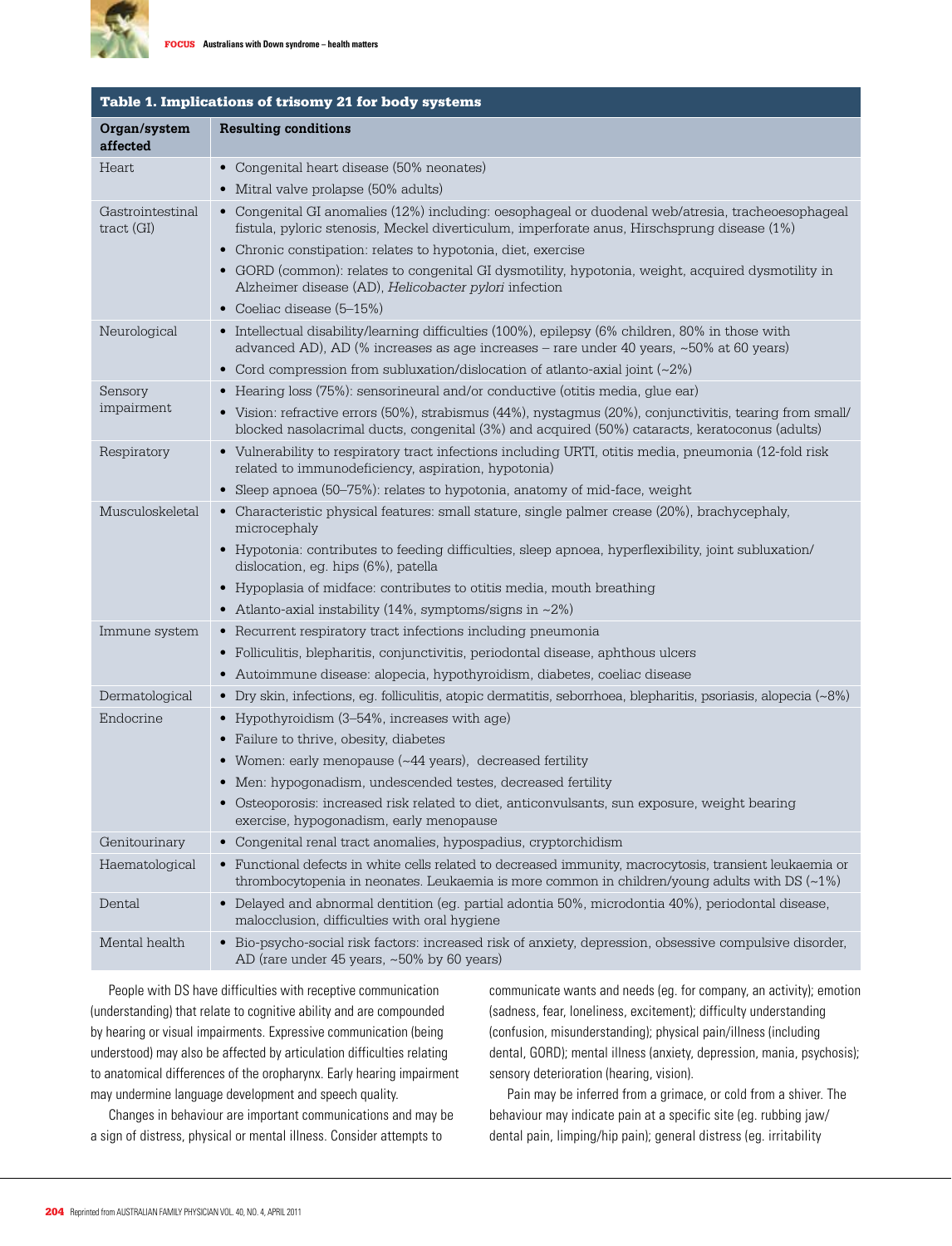

relating to earache, oesophagitis or depression); or other feeling of discomfort (eg. food refusal-nausea, withdrawal-depression). The diagnosis is usually in the history and observation. Energetic investigation is also required in people who have difficulty reporting or describing their symptoms.

A change of behaviour may be an indication of physical or mental illness. Effective management depends on accurate diagnosis.

# **Social support**

People with DS usually live with family or paid staff who assist them in their daily lives. Knowing the home circumstances and support available is relevant to healthcare; a home visit may provide valuable insights. Disability support workers usually have training in disability but no health training. Expectations of their role in monitoring health and illness, medication effects, and implementing management recommendations

#### Table 2. Healthcare for children with Down syndrome

#### **General: for all children**

Primary care: monitoring health and development.

Health promotion and disease prevention: diet, exercise, weight management, immunisations

#### **Specific: for children with Down syndrome**

Neonatal examination and investigation to identify congenital anomalies, including cardiac and gastrointestinal effects

Feeding difficulties: Down Syndrome Association, Australian Breastfeeding Association. Dieticians can also offer information and support (note: calcium, vitamin D for osteoporosis prevention)

Families: link to services and supports, including early intervention services, Centrelink for entitlements, dental services, allied health services, support services including Down Syndrome Association

Hearing: Auditory Brainstem Evoked Response at 0–6 months; audiology annually from 1–5 years; 2 yearly from age 5–18 years AND at any time concern regarding hearing loss raised by parents, carers or screening

Vision: ophthalmological examination at 0–6 months; annually to age 5 years; 2 yearly to age 18 years AND at any time concern regarding vision is raised by parents, carers or by screening

Thyroid function: check at birth; then annually throughout childhood AND if suggestive symptoms or signs are noted

Gonadal: undescended testes, hypogonadism

Dental/oral health: 3–6 monthly dental review from first teeth for monitoring development PLUS prevention and treatment of oral disease

Consider requirement for subacute bacterial endocarditis prophylaxis for dental treatment (congenital heart disease, mitral valve reflux)

Gastrointestinal: monitor diet and weight. Consider GORD, *H. pylori*, coeliac disease, constipation

Atlanto-axial instability: monitor for symptoms and signs of cord compression

Haematological/immunological: be alert to increased risk of infections, leukaemia

## Table 3. Healthcare for adolescents with Down syndrome

#### **Care as for children, PLUS:**

Girls: education and support to manage periods (see Resources). Advice regarding sexuality and contraception; require additional education and support for learning

Boys: advice regarding sexuality and contraception; require additional education and support for learning

Sexuality: vulnerable to sexual exploitation/abuse. Require education about appropriate behaviours (themselves and others), how to keep themselves safe, and how to get help if needed. For those unable to advocate for themselves, adequate protection and supervision is required to ensure their safety

Folliculitis/acne: may affect self esteem and the way others interact. Energetic treatment is required

Mental health: biological, psychological and social factors contribute to increased risk of disorders of mental health, especially anxiety and depression

Transition from paediatric to adult services: consider all services used by the child and their family: recreation, respite services, school/post school options (employment, education, other), paediatric to adult medical and mental health services. The GP has an important role in providing support and guidance through this time of change

Note: Encourage the adolescent to take an active role in their health management where appropriate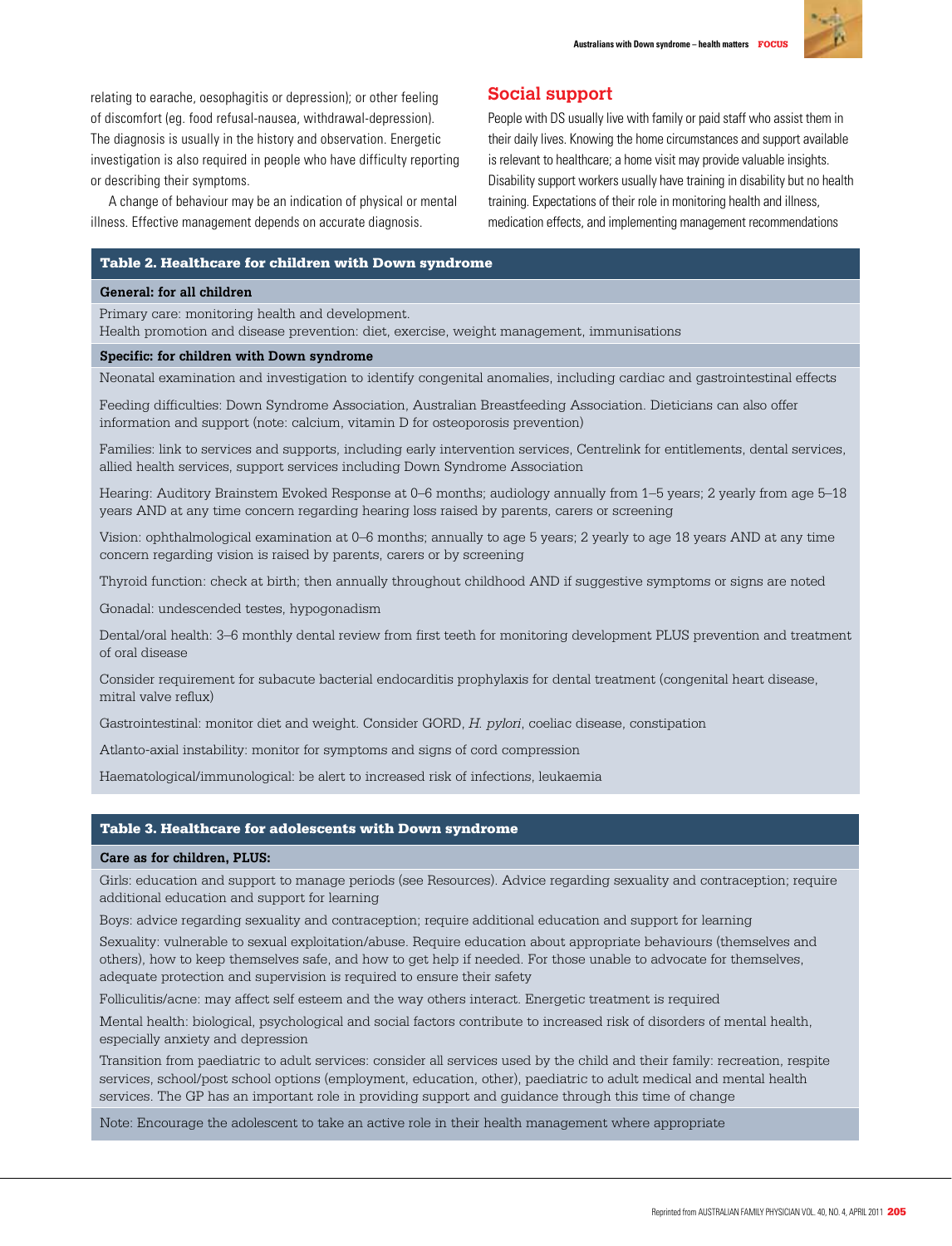

#### Table 4. Healthcare for adults with Down syndrome

#### **General: for all adults**

Health monitoring, risk factor identification (eg. cardiovascular disease)

Health promotion and disease prevention: diet, exercise, weight management, cancer screening (may include Pap test if indicated, mammography, bowel cancer screening), immunisations

## **Specific: for adults with Down syndrome**

Annual health assessments: MBS Item 705 and 707 underpin proactive healthcare: enable early detection and health promotion and disease prevention

Behaviour change: a change in behaviour is a communication – consider disorder of physical, dental or mental health

Dental and oral health: 6 monthly dental review. Consider prophylaxis for subacute bacterial endocarditis for dental treatment (congenital heart disease, mitral valve)

Cardiovascular: mitral valve prolapse may develop during adulthood (50% of adults) – regular cardiac examination and/or echocardiography required

Atlanto-axial instability: cervical cord compression (~2% of people with DS). Symptoms/signs: neck pain, torticollis, limb weakness, increased reflexes, change in gait and/or bladder/bowel function, sensory changes

Hearing: audiology 3 yearly AND if suspicion of hearing loss raised by carers or screening

Vision: ophthalmological review at 30 years; every 5 years thereafter AND if suspicion of visual loss raised by carers or screening

Thyroid function: annually AND whenever suggestive symptoms or signs are noted

Mental health: biological, psychological, social factors contribute to increased risk of disorders. Anxiety and depression more common. Alzheimer disease – average age of diagnosis early 50s; rare under 45 years; exclude physical/mental cause of functional decline.

Gastrointestinal: increased risk of GORD and coeliac disease and chronic constipation

Osteoporosis: bone mineral density testing in early adulthood and repeat at menopause and ~40 years for hypogonadal men. Prevention: diet (calcium, vitamin D) and exercise – consider vitamin D supplement if levels low, anticonvulsant use

Medication: regular (eg. 3 monthly) review. Monitor response and side effects; re-evaluate indications (medication only if indicated), efficacy (cease if ineffective); ensure lowest effective dose; educate patient and carers about expected response and side effects. Consider pre-packaging of medication by pharmacy to ensure accurate dosing and safety. Sensitivity to psychoactive medication – 'Start low, go slow' and be vigilant for side effects (behaviour change may be an early symptom)

must take this into account. Issues impacting on staff communication such as staff turnover, shift work and the use of casual staff also impact on their ability to fulfil their important role as part of the healthcare team.

# **Healthcare for older people with Down syndrome**

The longevity of people with DS means more people experience the conditions of aging including menopausal symptoms, arthritis, cardiac disease, osteoporosis, sensory loss, and dementia.5 The GP plays a vital role in health monitoring. Vigilance is required with regard to a change in behaviour or function that may indicate physical disease, sensory deterioration, medication side effects or mental health disorder.

Alzheimer disease occurs earlier in people with DS, with an average age of diagnosis in the early to mid 50s.<sup>5</sup> Symptoms may be difficult to differentiate from physical disease (eg. hypothyroidism, anaemia); medication effects (eg. nausea, confusion, dizziness); mental illness (depression, psychosis); and sensory deterioration (hearing and vision). Energetic assessment and investigation is required to exclude treatable causes of functional decline.<sup>5-7,16</sup>

While the leading cause of death in those aged less than 40 years is congenital heart disease; pneumonia is the leading cause in older adults with DS. 5

Loss of skills in an adult with DS may indicate physical or mental illness, medication effect, sensory deterioration, changes in the physical or social environment, or Alzheimer disease.

# **Conclusion**

People with DS are part of our practice populations and there is much the GP can do to achieve and maintain optimal health and wellbeing for this interesting and rewarding group of patients. Regular health assessments and review, a strong collaborative relationship with the patient and family/carers, and a multidisciplinary healthcare team underpin good healthcare, and enable identification and management of health and social issues that arise throughout life.

#### **Resources**

• Health guidelines for adults with intellectual disabilities. Consensus statement: www.iassid.org/pdf/healthguidelines-2002.pdf